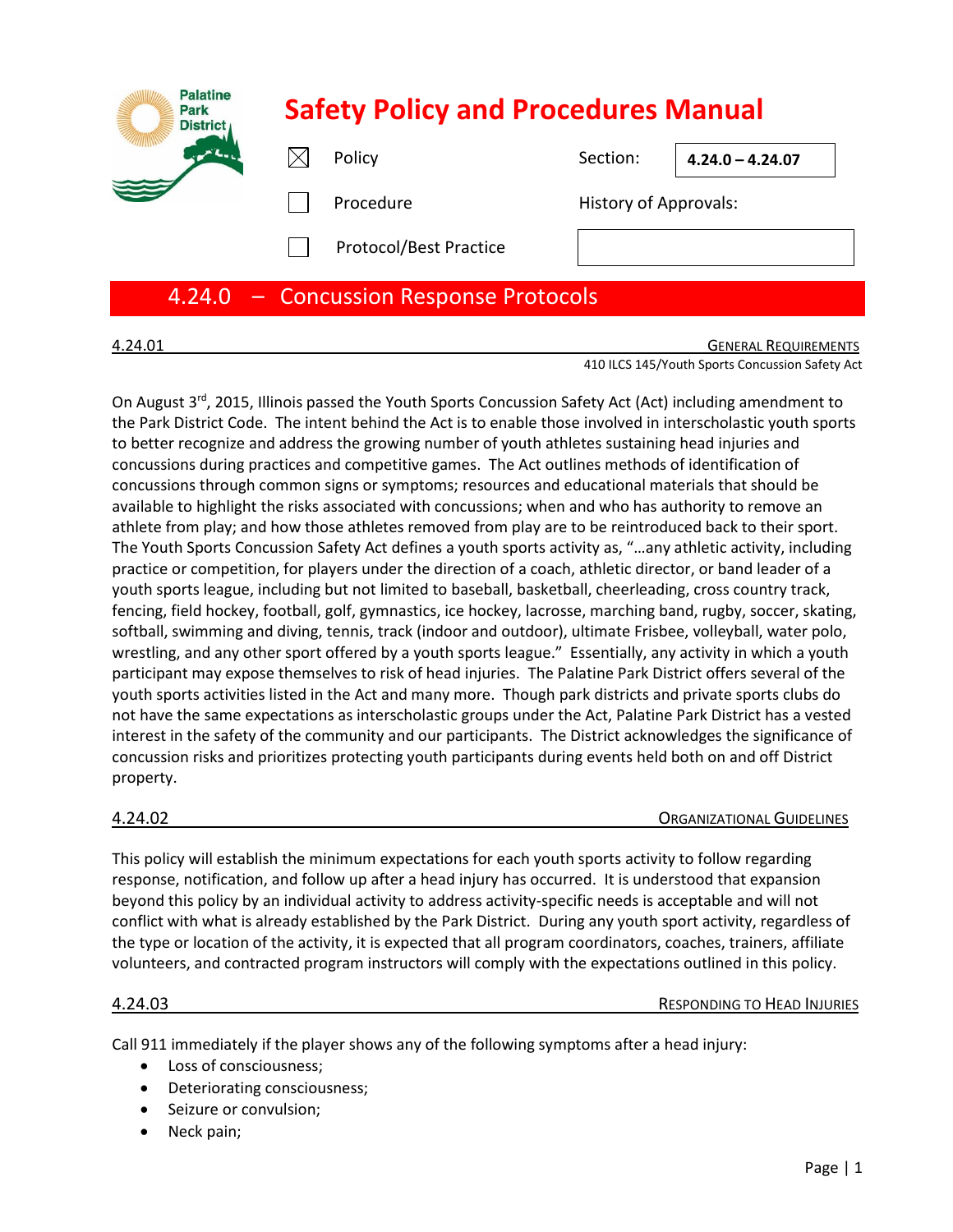- Severe or increasing headache;
- Double vision;
- Sensitivity to light or noise;
- Vomiting;
- Weakness in arms/legs;
- Tingling or burning in arms/legs;
- Unusual behavior change.

If a concussion is suspected, but symptoms are less severe or not immediately identified, ensure the participant is continuously monitored for worsening symptoms until a parent or legal guardian is available to seek medical attention. In addition:

- Do not leave the participant alone;
- Do not let the participant drive or return to any activities;
- DO NOT give the player any medications unless directed by a doctor as there is evidence that some medications can worsen concussion symptoms and could increase potential risks associated with brain injuries.

4.24.04 REMOVAL FROM ACTIVITY

To minimize the risk of delayed recovery from a concussion, long-term injury, or even a catastrophic injury, it is critical that participants with a suspected concussion be removed from play immediately – no exceptions. It is up to coaches, trainers, officials, and parents present at a practice or game to understand that symptoms of a concussion may not appear right away, therefore, it is also their responsibility to monitor a participant and remove them from play at the first sign of observable or reported symptoms. Some concussion symptoms may not reveal themselves until long after the activity has ended.

Encourage participants to self-report their symptoms and create a safe reporting environment. If a participant complains of concussion-like symptoms, remove them from the activity for further evaluation and monitoring.

If a participant is removed from an activity due to a suspected concussion only a medical professional or an on-site Athletic trainer is allowed to return a participant to the activity. No one else is allowed to put a participant back into an activity once they are removed for a suspected concussion. All such participants must complete the return to activity protocols outlined in this policy in addition to their activity's return to play protocols.

Remember, when in doubt, sit them out!

4.24.05 INJURY NOTIFICATION

When any injury occurs, a Park District Safety Incident Report form must be completed. If the incident included a head injury, the report should indicate that the participant was removed from play, if the injured was transported for medical treatment or if they were treated by an athletic trainer or emergency medical technician on-site. If 911 is called (for any reason), notify the Risk Manager immediately.

The Safety Incident Report form should be completed only by a Park District employee or designated volunteer. The form is for internal use by Palatine Park District and contains personal information regarding the injured. It is not to be shared with participants, parents, or other volunteers at any time.